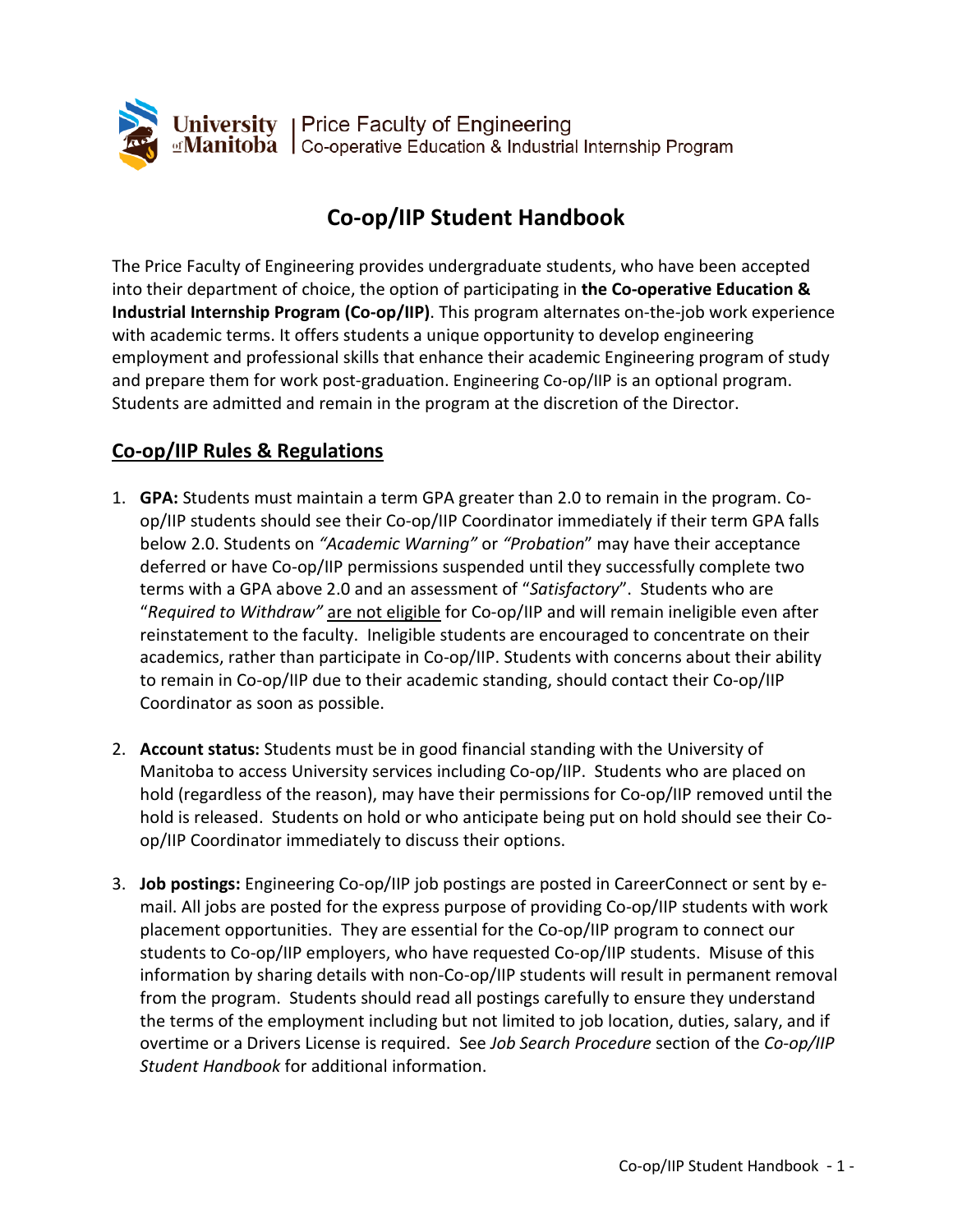- 4. **Work Term Commitment:** Students should read all postings carefully to ensure they understand the terms of the employment. Employers provide training and accept external contracts based on the availability of student employees. Therefore, students are committed to completing the full work term with an employer and are not allowed to quit if the job is not what they expected. Quitting a co-op placement in the middle of the term may result in removal from Co-op/IIP. Students who accept a longer work term (8, 12 or 16 months) must be prepared to complete all terms as agreed. Students who have any concerns about their placement should consult their Co-op/IIP coordinator as soon as possible.
- 5. **Job searching:** Co-op/IIP is not a placement program. Our program is built on the philosophy of teaching lifelong employment skills including job search strategies. Therefore, it is expected that a student's job search will not be limited to the Engineering Co-op/IIP postings in CareerConnect. Students should include searches of other job posting sites, employer websites, and pursue networking opportunities. Regardless of where a job is found, Co-op/IIP students in the program are required to inform the Co-op/IIP Office of any placement, register for the co-op course and complete a Work Term Portfolio. If a student is applying for, or is awarded a position, outside of the Co-op/IIP postings, they should always contact their Co-op/IIP Coordinator. See the *Job Search Procedures* of the *Coop/IIP Student Handbook* section for additional information.
- 6. **Job offers:** Students must accept the first job offer presented to them. As such, students should not apply for jobs they do not want. When students accept a job offer, their **decision is final**. They are not allowed to apply for additional jobs or attend interviews. Students who are uncertain about accepting a position should contact their Co-op/IIP Coordinator immediately to discuss their options. See the *Job Search Procedures* of the *Co-op/IIP Student Handbook* section for additional information.
- 7. **Registration and Tuition:** Students are responsible for registration, tuition, and written reports for every 4-month co-op placement. Students who do not register for the co-op course themselves, will be registered by the Co-op/IIP office on their behalf. Late fees may apply if Co-op/IIP staff needs to enrol a student who has secured a position. See the *Registration and Tuition* section of the *Co-op/IIP Student Handbook* for additional information.
- 8. **Work Term Portfolio:** At the end of every 4-month work term, a Work Term Portfolio must be submitted by the student as a requirement of the co-op course. The purpose of the portfolio is for students to demonstrate that learning has taken place during a work term and for Co-op/IIP to evaluate such learning. In addition, students need to develop their employment skills including updating their resume to document this new experience and the skills gained through the cooperative experience. At the discretion of the Co-op/IIP Director and with the collaboration of the Co-op/IIP coordinators and department faculty reviewers, a student who fails to submit a complete Work Term Portfolio by the stated deadline for that term, or a student whose work is deemed unacceptable, will receive a Fail, and face possible removal from Co-op/IIP. This portfolio is submitted to fulfill the co-op course requirements and hence the University of Manitoba rules for Academic Integrity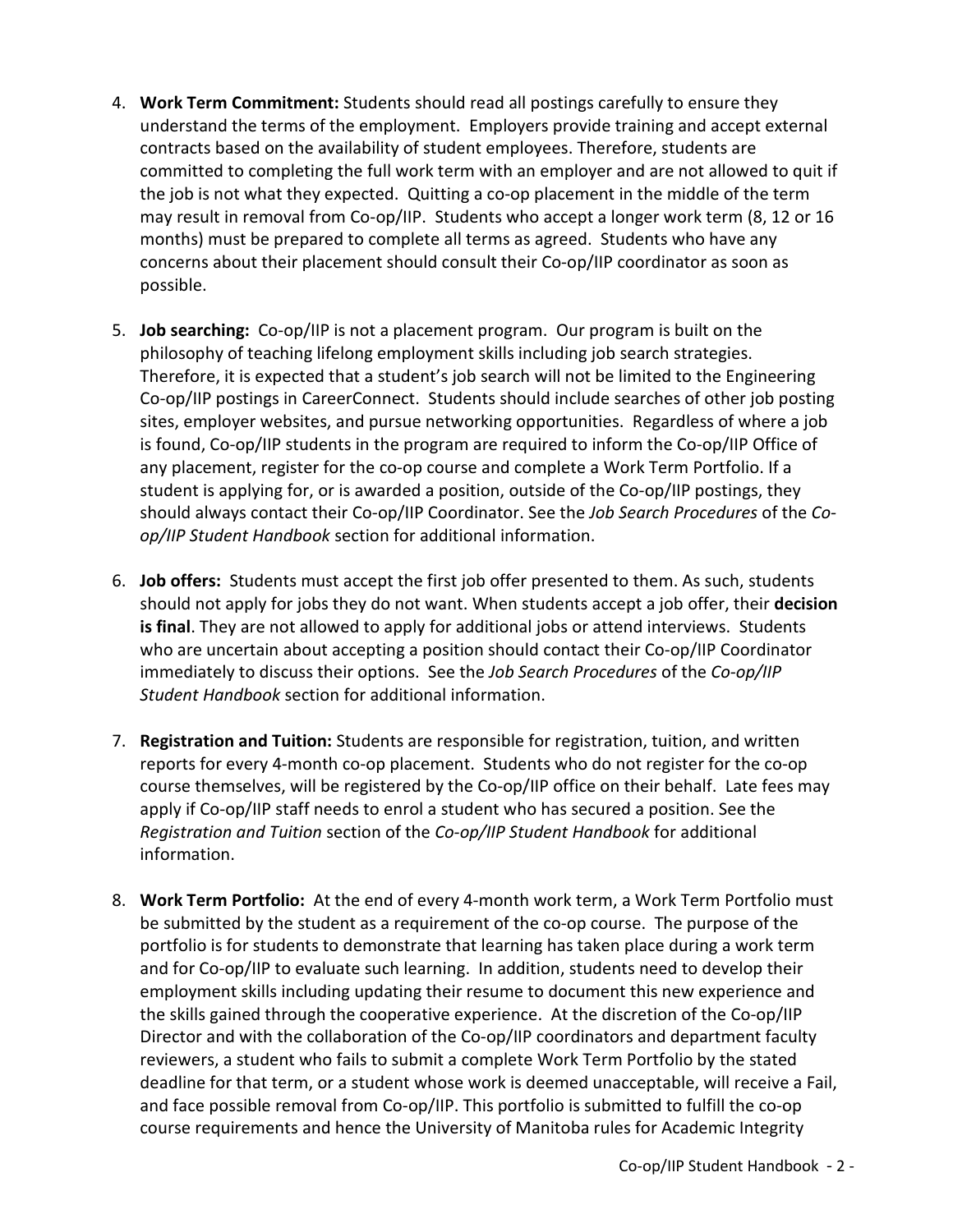apply. See the *Work Term Portfolios and Grades* section of the *Co-op/IIP Student Handbook* for more information.

- 9. **Re-hires:** Students accepting Co-op/IIP job placements must realize that any subsequent job offers (re-hires of consecutive or non-consecutive terms) with a previous Co-op/IIP employer (whether facilitated through the Co-op/IIP office or not) will be considered Coop/IIP work terms. All the Rules and Regulations of the Co-op/IIP apply for re-hires, including registration in the Co-op/IIP course, payment of tuition and submission of a Work Term Portfolio. Students should not misuse the program by taking a first Co-op/IIP work term, and then returning the following year as a re-hire without registering for a Co-op course. Misuse of this rehire policy may result in permanent removal from Co-op/IIP.
- 10. **Professionalism:** Co-op/IIP is built on the philosophy of teaching lifelong employment skills including professionalism. Students need to endeavor to act in a professional manner while interacting with Co-op/IIP staff, the employers and while out on work term. This includes but is not limited to: attending prescribed Co-op/IIP sessions, attending Co-op/IIP workshops or other events for which they registered, monitoring and responding to their U of M email in a timely fashion, monitoring and responding to voice mail as required and completing the Co-op/IIP course requirements on time. All correspondence with the program must be through the U of M email system (*myumanitoba* email address).
- 11. **Codes of Behavior:** All Co-op/IIP students are ambassadors of the Faculty of Engineering and are expected to behave in a professional manner. Students must follow the guidelines of all University of Manitoba procedures and policies including University of Manitoba's Student Academic Misconduct, and Non-Academic Misconduct Procedures, the Respectful Work and Learning Environment Policy and the Engineer Geoscientist Manitoba's Engineering Code of Ethics. Violations may result in removal from the program.

*Engineering Co-op/IIP is an optional program. Students are admitted and remain in the program at the discretion of the Director. Failure to comply with the above Rules and Regulations will result in disciplinary action, up to and including loss of a Co-op/IIP placement and/or immediate removal from the Co-op/IIP Program.*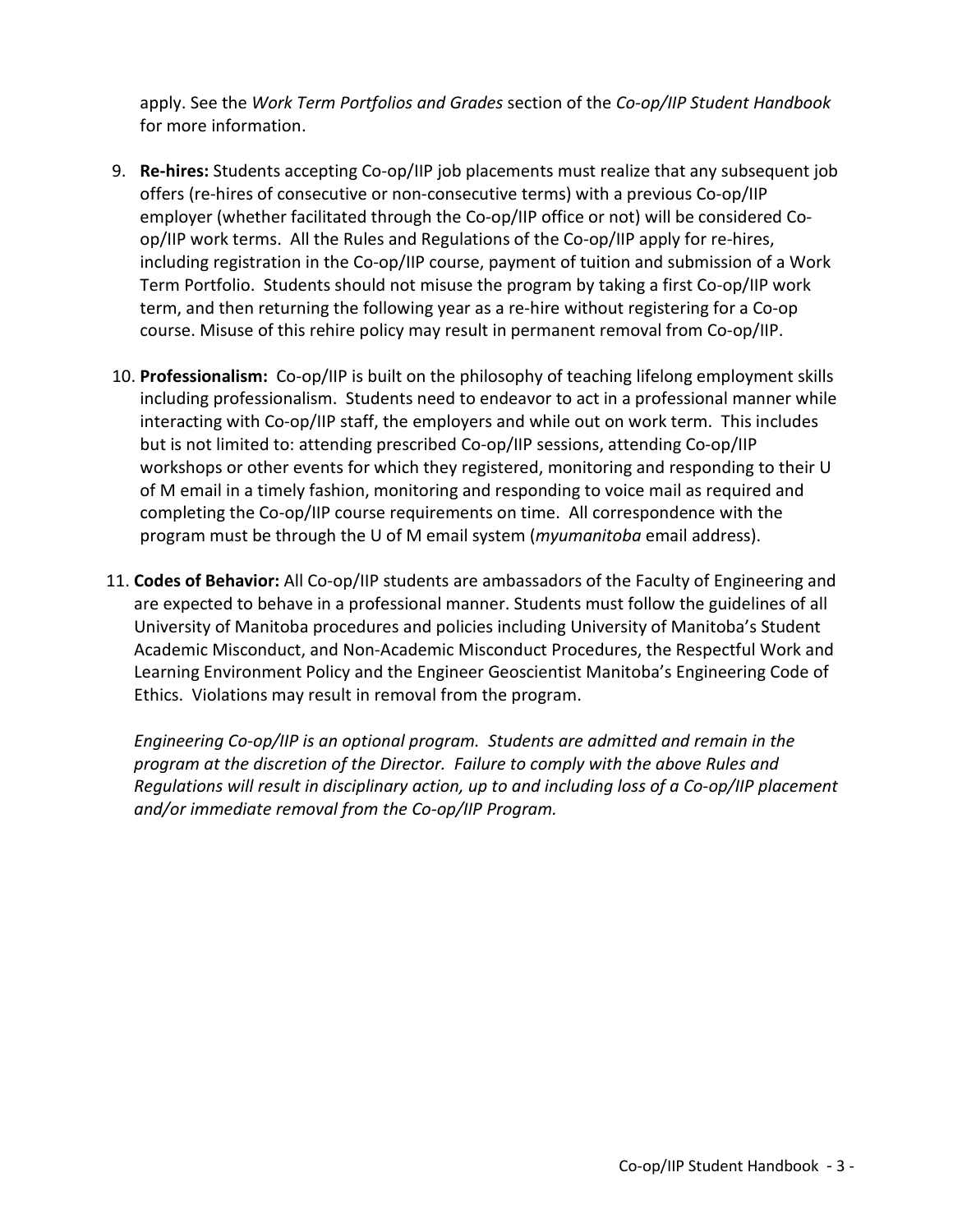# **Co-op/IIP Processes and Procedures**

#### 1. **Intake procedure**

- 1.1. Eligible students may apply for Co-op/IIP each October. (See the *Application Information sheet on the Co-op/IIP* website for eligibility requirements). The application procedure includes mandatory information sessions in September and January, an online application in CareerConnect, an intake meeting with the student's Co-op/IIP Coordinator, and review of student grades in January.
- 1.2. Resumes, cover letters and the student's *Goals and Expectations* must be approved by Co-op/IIP Coordinators before acceptance into Co-op/IIP is granted. If additional work and revisions are required, these need to be completed before final acceptance into the program.
- 1.3. Students will receive e-mail notification of a mandatory Orientation session in January. After attending the meeting, students will need to complete and upload to CareerConnect the Co-op/IIP Acceptance form, indicating that Co-op/IIP can release information that aids in their job search and that they will follow the Co-op/IIP Rules & Regulations of the program. Co-op/IIP Coordinators will then grant students who have completed the entire application process above, full access to CareerConnect "Engineering Co-op/IIP".
- 1.4. Students who wish to be accepted into Co-op/IIP outside this normal timeline should see their Co-op/IIP Coordinator. An example would be a student applying to Co-op/IIP in October who wants to work in the winter term.

*These steps are MANDATORY before acceptance into Co-op/IIP is granted. If you do not meet the program eligibility requirements, follow the Rules & Regulations, miss a deadline or a required sessions/workshop, acceptance may be delayed or denied.*

#### **2. First Steps**

- 2.1. Engineering job postings, the Co-op/IIP Student Handbook, and the *Work Term Documentation Guideline,* are posted in CareerConnect. It is the student's responsibility to read these documents and check the site regularly.
- 2.2. Jobs with the Province of Manitoba require students to register with STEP services. Students should complete a STEP online application as soon as they receive acceptance into Co-op/IIP (available on-line at [www.gov.mb.ca/csc/step\)](http://www.gov.mb.ca/csc/step). This is a requirement for all jobs with the Province of Manitoba, including MIT and Manitoba Hydro.
- 2.3. All international students need to apply for a Co-op Work Permit as soon as they apply to Co-op/IIP. A valid Co-op Work Permit is required to work and the time it takes to obtain one is quite lengthy. International students should see their Co-op/IIP Coordinator for a letter of support for their Co-op Work Permit application.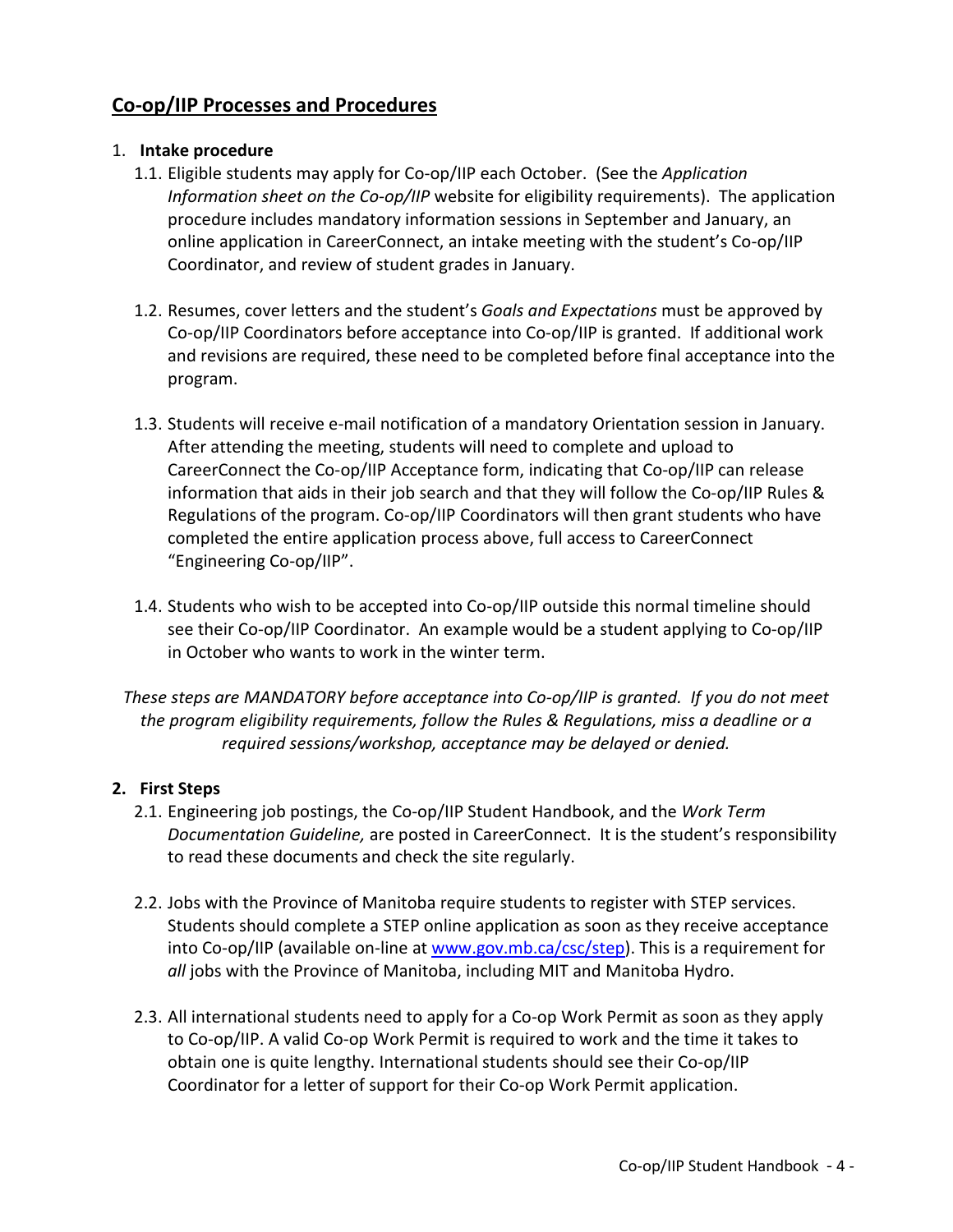- 2.3.1. International students will periodically require Work Permit Renewals if their Study permit expires. Students who need to renew their permits should contact their Co-op/IIP Coordinator for a letter of support.
- 2.3.2. Co-op/IIP endeavours to provide students with the correct and up to date information regarding Work Permits but it is the students' responsibility to obtain the correct information. Co-op/IIP recommends that students contact the International Centre on campus for more information, [umanitoba.ca/international.](https://umanitoba.ca/international/)

### 3. **Work Term Definition**

- 3.1. To qualify as a Co-op/IIP placement the Work Term must be compensated.
- 3.2. Work Terms must be full time employment (35+ hours per week) over a minimum of 12 weeks for each 4-month work term.
- 3.3. Placements can be 4, 8, 12 or 16 months, comprised of Work Terms of 4 months each. Work Terms begin in May, September, or January to fit into the academic calendar.
- 3.4. To allow for the review of the work experience and to prepare the student for graduate employment, the work term must be followed by an academic term. Students cannot finish their degree while on a work term.

*All Co-op/IIP Engineering postings have been vetted for Co-op/IIP's criteria. If a student is applying for, or is awarded, a position outside of the Co-op/IIP postings, they should always contact their Co-op/IIP Coordinator.*

### 4. **Job Search Procedures**

- 4.1. Engineering Job postings will be uploaded in CareerConnect as they are received from participating employers. Co-op/IIP job postings will be posted in the system and/or sent to co-op students by e-mail. Students should check the system and their e-mail at least 3 or 4 times a week.
- 4.2. Students should be selective when submitting applications, choosing jobs that they are able to accept and are suited to their skills. To maintain the integrity of the program, students should not apply for jobs unless they are prepared to accept an offer for that position. For example, students should not apply to a position that requires a Driver's Licence if they do not have one or apply to a remote location if they are unwilling to move there. If, after an interview, students have serious misgivings about a job placement, they should contact their Co-op/IIP Coordinator for guidance immediately.
- 4.3. Job applications are submitted through CareerConnect, e-mail or company websites. Read the job posting carefully for the job requirements, deadlines, how to apply and the requested documents for the application package. The application package will generally include a cover letter, resume, and web transcript as required. Documents should be saved as PDFs with the student's name in the file name. (Example: John Doe Resume.) It is recommended to submit application packages before the deadline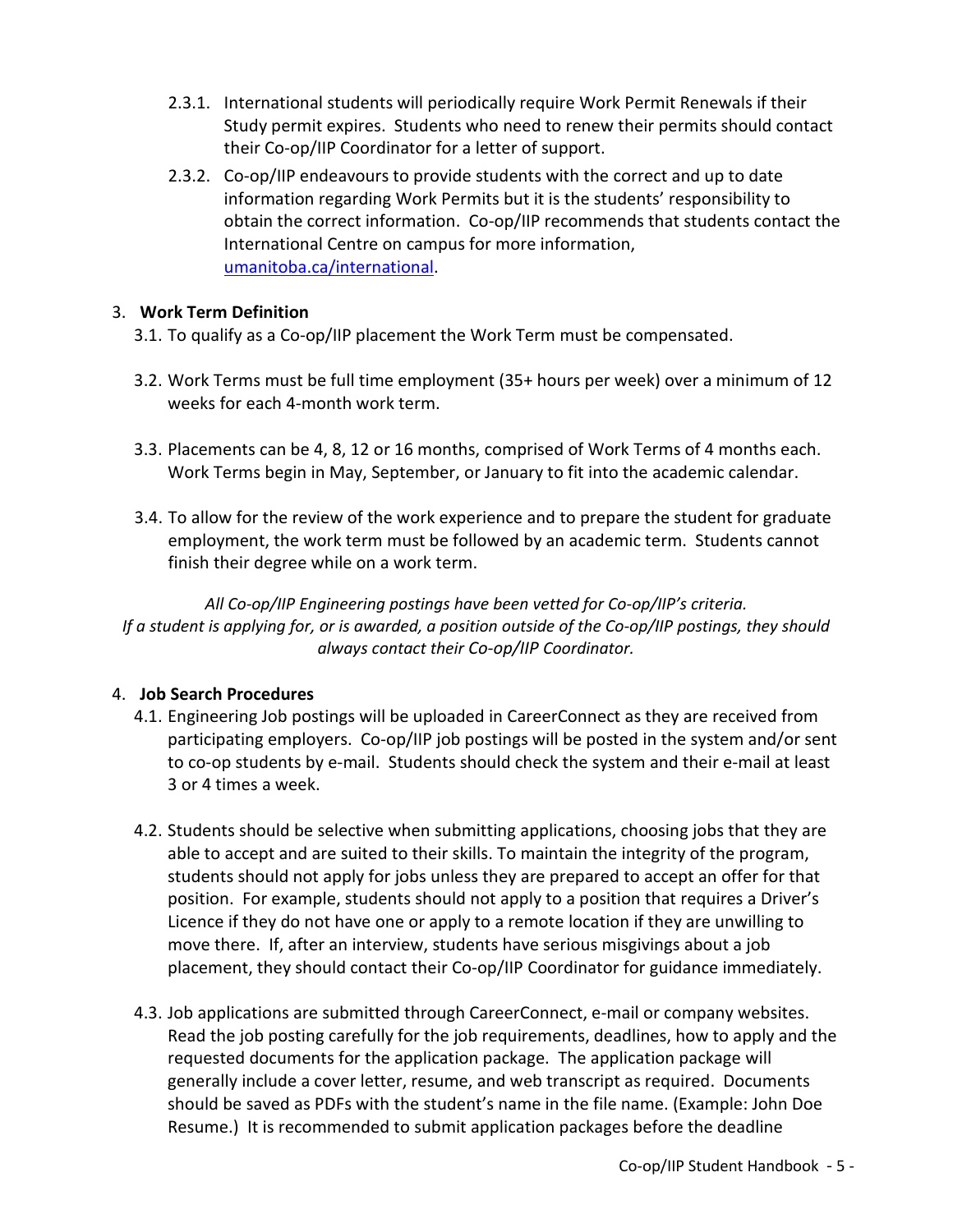indicated in the job posting. Employers frequently review applications as they are received and may even close the posting prior to the stated deadline. Submit early! Late applications will not be considered.

- 4.4. It is expected that a student's job search will not be limited to the Engineering Co-op/IIP postings in CareerConnect. Students should include searches of other job posting sites (including LinkedIN, INDEED), employer websites, and pursue Networking opportunities on campus and through personal connections. Research on campus may also qualify as a work term. Students should network with potential employers, approach employers who are currently not posting, or who have not yet participated in the Co-op/IIP program. Regardless of where a job is found, Co-op/IIP students in the program are required to inform the Co-op/IIP Office of any placement, register for the co-op course and complete a Work Term Portfolio. If a student is applying for, or is awarded, a position outside of the Co-op/IIP postings, they should always contact their Co-op/IIP Coordinator. A representative from Co-op/IIP may need to contact the employer to ensure the job meets the requirements of the program.
- 4.5. Students are encouraged to be organized while conducting their job search: keep records of the positions to which they apply, including the contact's name and e-mail address, copies of job postings, and copies of their application package for each application. Postings are no longer available for viewing after the closing date.
- 4.6. Employers usually contact students directly for interviews and offers. Employers may also schedule interviews through the Co-op/IIP Office. Students need to check their email frequently. Students must have voice mail and check it regularly. Telephone or virtual interviews may be conducted, and it is recommended that the student arrange for a quiet and private place for the interview. The Co-op/IIP office may be able to provide a private room for an interview if given sufficient notice.
- 4.7. Students must accept the first job offer presented to them. When students receive a job offer, they should inform their Co-op/IIP Coordinator immediately. If a student is uncertain about how to respond to the employer to accept or how to ask for more time to consider, they should contact their Co-op/IIP Coordinator immediately to discuss their options.
- 4.8. Once a student has accepted their job offer their **decision is final** and they need to cancel any scheduled interviews with other employers. They will not be allowed to apply for subsequent jobs or attend more interviews. Students should withdraw from all other applications they have made in the previous 4 weeks. As a professional, students need to realize that by accepting the position they have made a commitment with the employer. Breaking that commitment could have future repercussions for the student if they are dealing with the same employer, Human Resources professional or engineering manager.
	- 4.8.1. To withdraw from a competition, students need to send a personal e-mail to each employer. Co-op/IIP can help with the wording if required.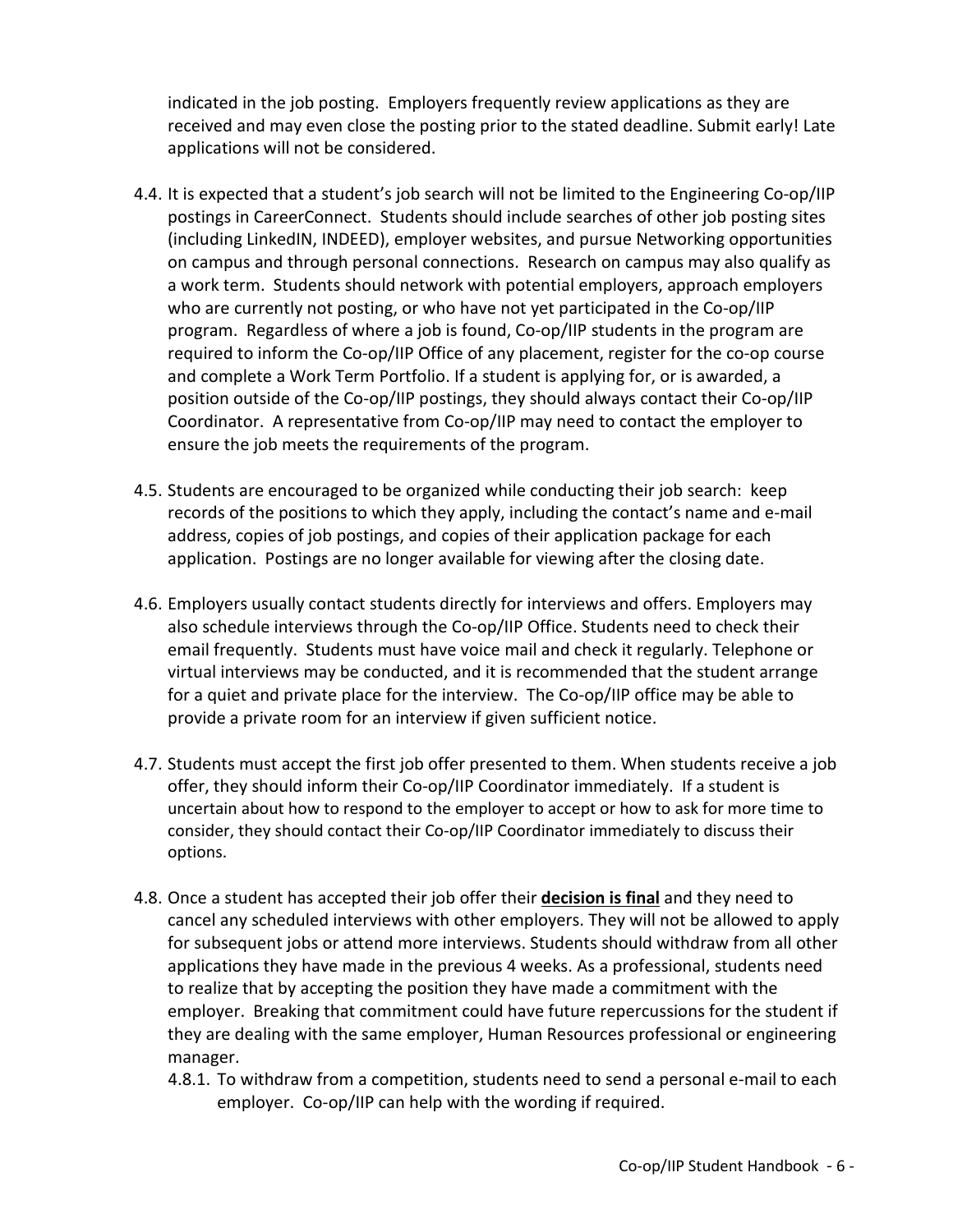*Students should understand that although the Co-op/IIP Coordinators will do everything possible to help students secure employment, the Co-op/IIP program cannot guarantee job placements. Co-op/IIP is not a placement program and effort is required on the part of the student to secure a position. However, Co-op/IIP has many resources to support students who are struggling to secure a position. Co-op/IIP staff are here to assist students personally or direct them to additional resources.*

#### 5. **You Got a job! Registration and Tuition**

- 5.1. Students are required to register for the co-op course and pay tuition fees for each 4 month Work Term. Students working consecutive work terms are required to register and pay fees for each 4-month Work Term.
- 5.2. As soon as students receive an offer they should:
	- 5.2.1. Create a Work Term Record in CareerConnect (Part 1) and upload their letter of offer.
	- 5.2.2. Register for co-op course in Aurora (see Co-op/IIP Handbook or U of M Course Calendar)
- 5.3. The co-op course can be found in Aurora as seen below. Students will need to pay the tuition fees for the co-op course. U of M "Important Dates" and Aurora will have the dates for the current year.

#### **Course Numbers: Sections: Sections:**

| ENG 4800 Co-op Work Term 1 | 01 Biosystems Engin  |
|----------------------------|----------------------|
| ENG 4810 Co-op Work Term 2 | 02 Civil Engineering |
| ENG 4820 Co-op Work Term 3 | 03 Electrical & Comp |
| ENG 4830 Co-op Work Term 4 | 04 Mechanical        |
| ENG 4840 Co-op Work Term 5 | 05 IEEQ              |

- 01 Biosystems Engineering
- 
- ENG 4820 Co-op Work Term 3 03 Electrical & Computer Engineering
	-
	-
- 5.4. Students *may* be eligible to register for up to 4 credit hours per term while on a work placement. Students require approval from their employer. Approval from the employer is recommended even in the case of a night class since the class time may affect the ability to work overtime if required.
- 5.5. Students should review the *Work Term Documentation Guidelines* in CareerConnect/Resources.

*Each co-op course contributes to one of three courses required to obtain your co-op designation on your degree and are in addition to the academic degree requirements.*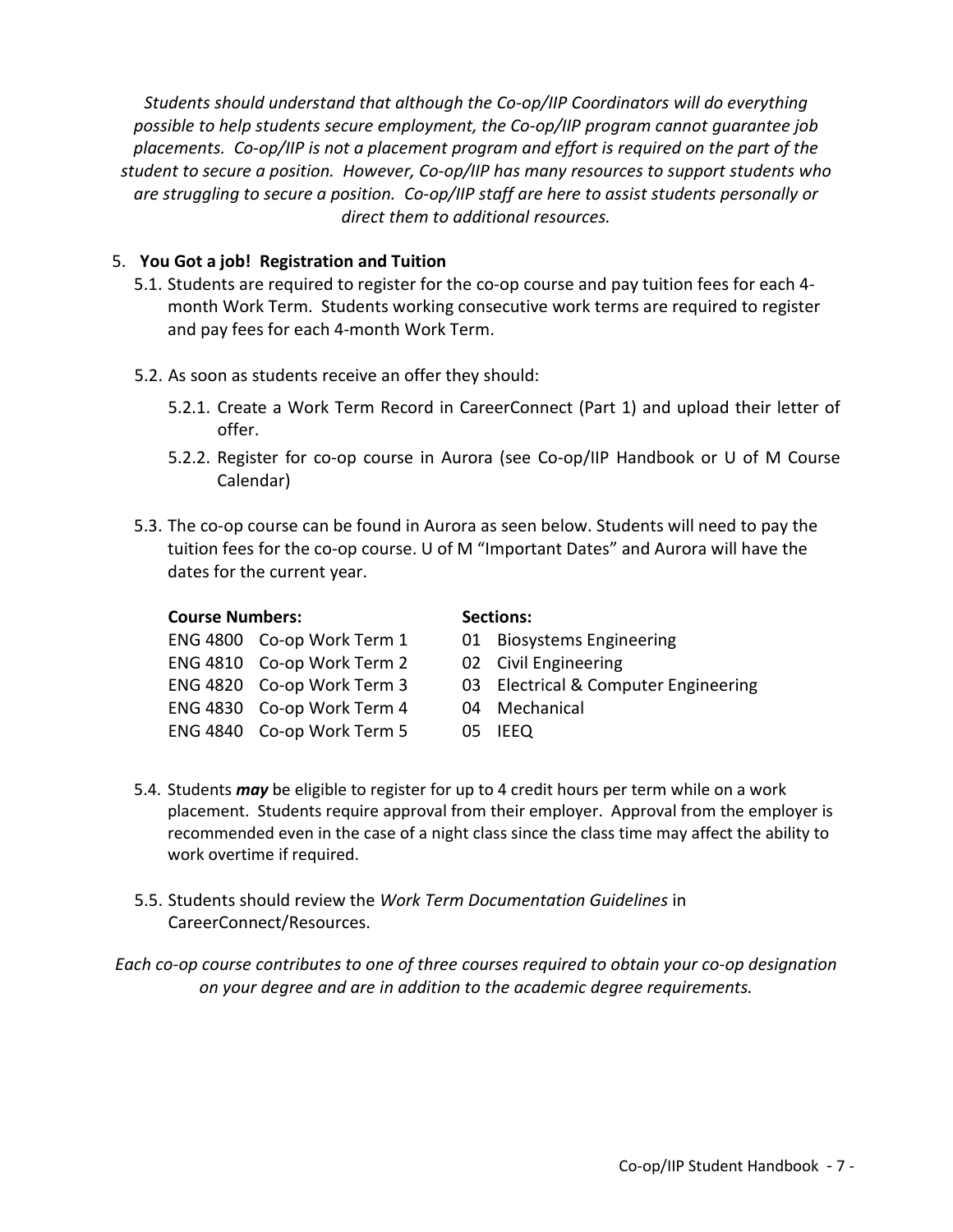#### 6. **On the Job**

- 6.1. Students should have completed Part 1 of the Work Term Record in CareerConnect as soon as they received an offer. Within 2 weeks of the start date, students need to complete Part 2 of their Work Term Record, once the student has more information regarding their position and contact information.
- 6.2. Students are responsible for keeping notes and records during the work term. At the end of each 4-month work term, students will be required to prepare a Work Term Portfolio. Co-op/IIP recommends students either keep a journal or download the Work Term Report template and make notes periodically.
- 6.3. Towards the middle of the work term, students need to complete the *Midterm Evaluation* in Part 2 of the Work Term Record.
- 6.4. The *Employer's Evaluation* should be submitted to the supervisor at least 4 weeks before the last day of work. See the *Work Term Documentation Guidelines* for more information.
- 6.5. Co-op/IIP Coordinators will want to connect with students who are out on work term. A site visit may be arranged during the work term and program reminders are periodically sent out. Students need to monitor their U of M email for correspondence. All correspondence with the program must be through the U of M email system.

*Students are encouraged to contact Co-op/IIP Coordinators at any time during a work term. We love to hear how our students are doing! If any difficulties arise during the work term, if the work is not consistent with the job description, or if there are incidents that make students feel uncomfortable in the workplace, students should reach out to the Co-op/IIP office. Co-op/IIP staff are available year-round.*

#### **7. Work Term Portfolios and Grades**

- 7.1. At the end of every 4-month work term, a Work Term Portfolio must be submitted by the students as a requirement of the co-op course. The purpose of the portfolio is for students to demonstrate that learning has taken place during a work term and for Coop/IIP to evaluate such learning. In addition, students need to develop their employment skills including but not limited to updating their resume to demonstrate this new experience and the skills gained through the cooperative experience.
- 7.2. The Work Term Portfolio is submitted to fulfill the co-op course requirements and hence the University of Manitoba rules for Academic Integrity apply.
- 7.3. The Work Term Portfolio includes a Work Term Report, a resume updated to include the work term experience, an employer evaluation, updated references, and a student evaluation. For the complete requirements, refer to the *Work Term Documentation Guidelines* and the *Work Term Report Template* on CareerConnect*.*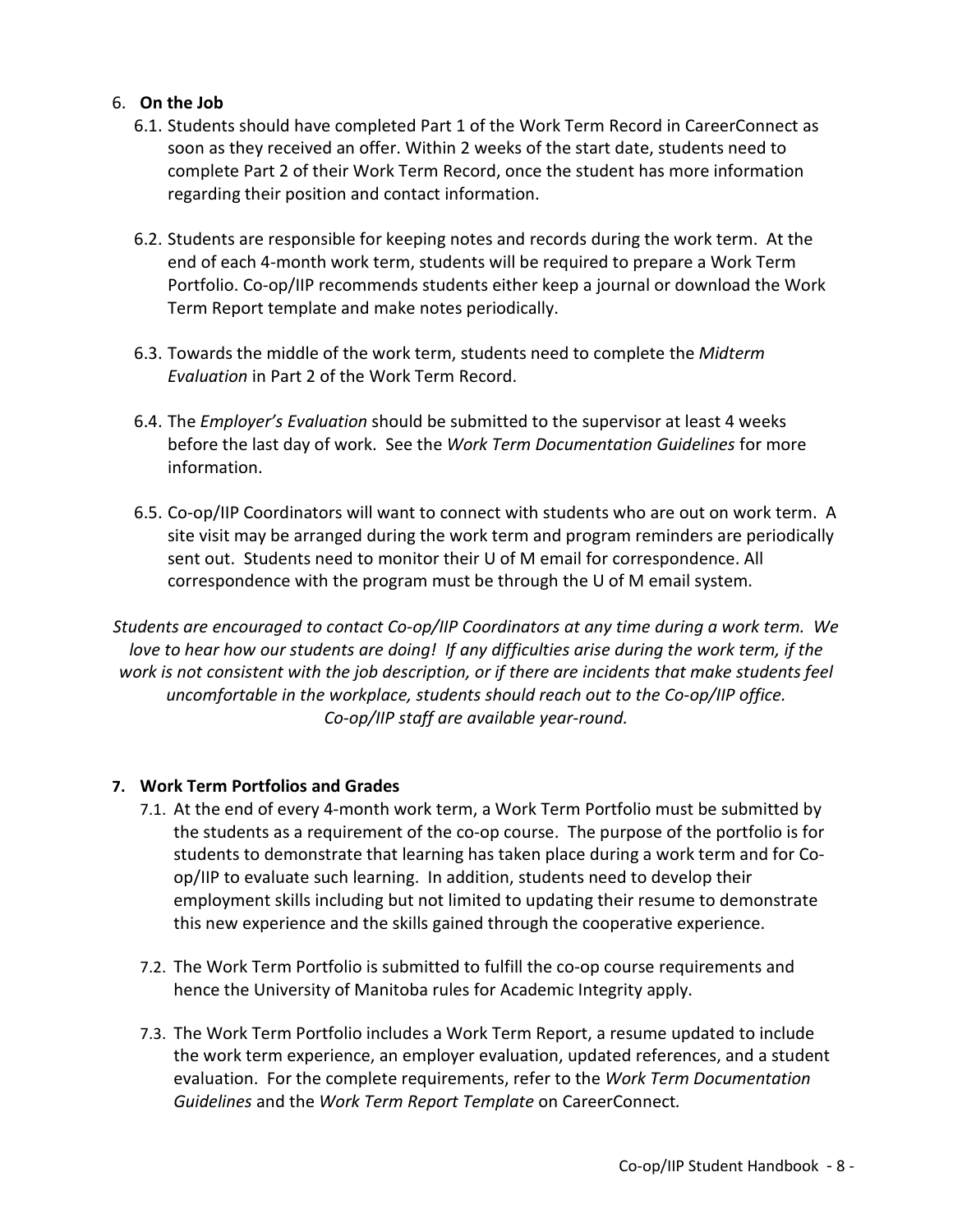- 7.4. Students working consecutive work terms are required to submit separate portfolios for each work term. The EngGeoMB guidelines state that a student needs to demonstrate growth through their work experiences. Co-op/IIP follows these same guidelines for subsequent Work Term Reports.
- 7.5. All documents must be uploaded in the Work Term Portfolio in CareerConnect on time. For due dates students should refer to the *Work Term Documentation Guidelines* on CareerConnect.
- 7.6. The Work Term Portfolio is reviewed by Co-op/IIP staff and a faculty member from the student's department. Students will receive feedback on their entire Portfolio from their Co-op/IIP Coordinator and feedback on the Work Term Report by Engineering faculty. Students are expected to update their documents based on feedback provided to ensure their submission is acceptable.
- 7.7. Students will be awarded a grade of Pass or Fail for each co-op course, based on the documents submitted in their Work Term Portfolio. At the discretion of the Co-op/IIP Director with the collaboration of the Co-op/IIP Coordinators and department faculty reviewers, a student who fails to submit a complete Work Term Portfolio by the stated deadlines for that term, or a student whose Work Term Report is deemed unacceptable, will receive a Fail, and possible removal from the Co-op/IIP program.
- 7.8. Students who have completed three or more work terms and obtain a passing grade on their co-op courses for three or more terms will have *Co-operative Education Option* acknowledged on their parchment.
- 7.9. The Co-op/IIP Work Term Report is structured so that it answers question 1 of the EngGeoMB's Progress Report. Submission to Co-op/IIP *does not replace* submission of a Progress report to EngGeoMB to gain pre-graduation experience. Students with questions regarding their EngGeoMB accounts or Progress reports should contact EngGeoMB directly. If a student is experiencing ongoing difficulty with an EngGeoMB issue, please contact the Co-op/IIP Office to arrange a meeting with the Co-op/IIP Director for assistance.

*If students have a valid reason to miss the Work Term Portfolio submission date or if they cannot submit a complete package, students should contact their Co-op/IIP Coordinator prior to the deadline to discuss the situation. In addition, Co-op/IIP Coordinators can help students struggling on what to include in their Work Term Report or how to best update their resume based on the work experience gained during the work term. Students may contact their Coop/IIP Coordinator during the work term at any time.*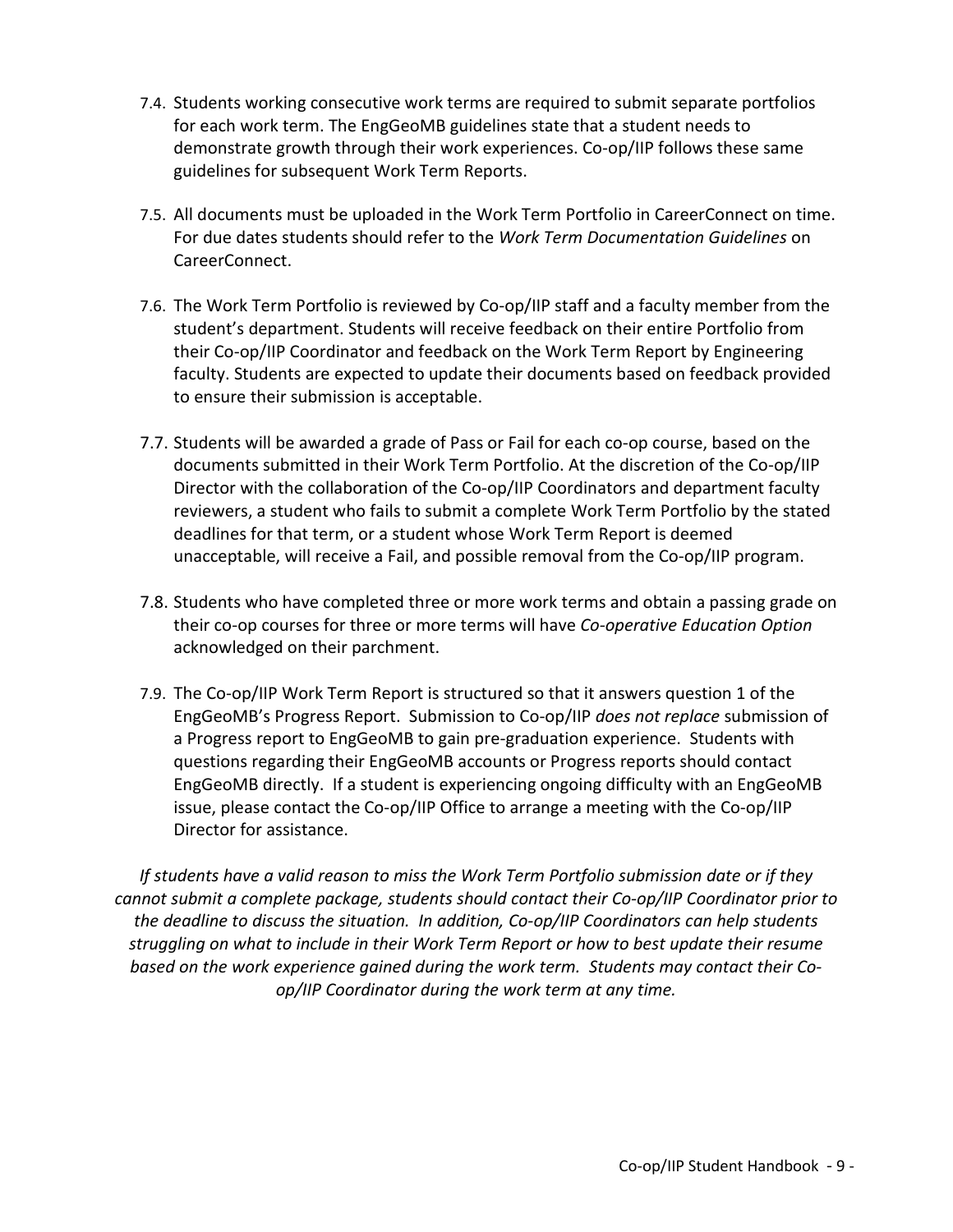#### **8. Exiting the Program**

- 8.1. Each term students who have completed three successful work terms and are not out on work term, are provided with the option to withdraw from Co-op/IIP.
- 8.2. An email invitation to withdraw will be sent out each term to eligible students. Students are required to email their desire to withdraw by the deadline stated.
- 8.3. Once a student withdraws, it will be a permanent decision and they will not be considered for reinstatement to the program. Students who choose to leave Co-op/IIP prior to graduation will no longer be eligible for any Co-op/IIP services including but not limited to the following:
	- 8.1.1. Resume, cover letter and interview prep and assistance
	- 8.1.2. Access to Co-op exclusive events (e.g., Reverse Career Fair)
	- 8.1.3. Identifying themselves to employers as an active Co-op student who is eligible for tax credits and wage subsidies.
	- 8.1.4. Access to the CareerConnect Engineering portal and Co-op Engineering job postings
- 8.4. If a student decides to remain in the program, then all future work terms will be considered co-op. Registration and fees will apply.

*Students who have completed three successful work terms and therefore have received a pass on three or more co-op courses will receive the Co-op designation on their parchment whether they chose to exit the program or remain in Co-op/IIP until they graduate. Any questions or concerns regarding exiting the program should be directed to the Co-op/IIP Director.*

#### **9. Additional Information**

#### 9.1. **Student Loans and Co-op Status**

Students who have loans, scholarships or bursaries should report to the Financial Aid and Awards Office (422 University Centre) **before they leave for a fall or winter work term, and as soon as they return to classes** to discuss their situation. For both provincial and federal loans, students who are away from classes for work terms may be expected to make loan payments depending on the length of term. Refer to the Financial Aid and Awards website for additional information:

umanitoba.ca/financial-aid-and-awards/government-student-loans

#### 9.2. **U of M Facilities**

Library and recreation fees will be charged along with co-op course fees. Students completing co-op work terms are eligible to use University of Manitoba facilities (libraries etc.) and activate a Recreation Services Student Membership to use the gyms.

umanitoba.ca/community/sport-recreation/recreation-services/membership-rates